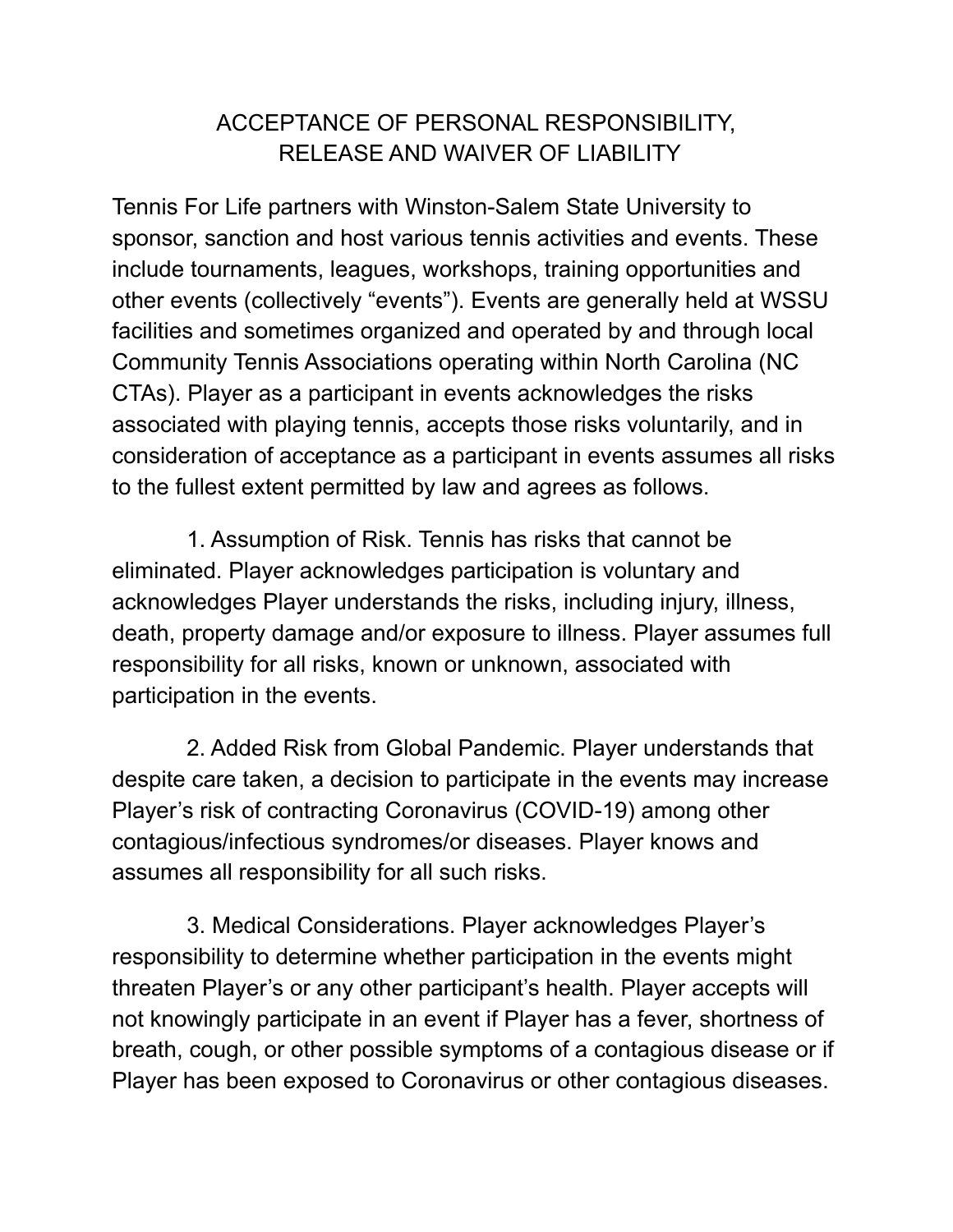4. Release. Player personally and on behalf of Player's heirs and legal representatives releases and discharges USTA-NC, the NC Tennis Foundation, NC CTAs, the host facilities and their agents, employees, officers, directors or other representatives, successors and assigns ("releasees") from any and all claims or damages, losses or injuries arising out of or related to Player's participation in the events, including but not limited to bodily injury, property damage or death whether from negligence or otherwise. Player covenants not to sue releasees.

5. Rules and Regulations. Player agrees to abide by all rules and regulations and codes of USTA-NC, the NC Tennis Foundation and the events.

6. Use of Image. Player grants the irrevocable right (but not the obligation) to film, tape, photograph, record, exhibit, edit, alter, copy, reproduce, license, sell, rent, disclose, display, publish, distribute, broadcast, prepare derivative works from or otherwise preserve or use in any format Player's appearance or participation in the events, including, name, likeness, signature, voice, conversation, sounds, data or other information in connection with Player's participation or presence at the events without compensation to Player.

7. Governing Law. This Acceptance of Personal Responsibility, Release and Waiver of Liability has been entered into and shall be governed by and construed under the laws of the State of North Carolina. The courts of the State of North Carolina shall be the exclusive forum for its enforcement or interpretation.

PLAYER HAS READ THIS ACCEPTANCE OF PERSONAL RESPONSIBILITY, RELEASE AND WAIVER OF LIABILITY, FULLY UNDERSTAND ITS TERMS, UNDERSTANDS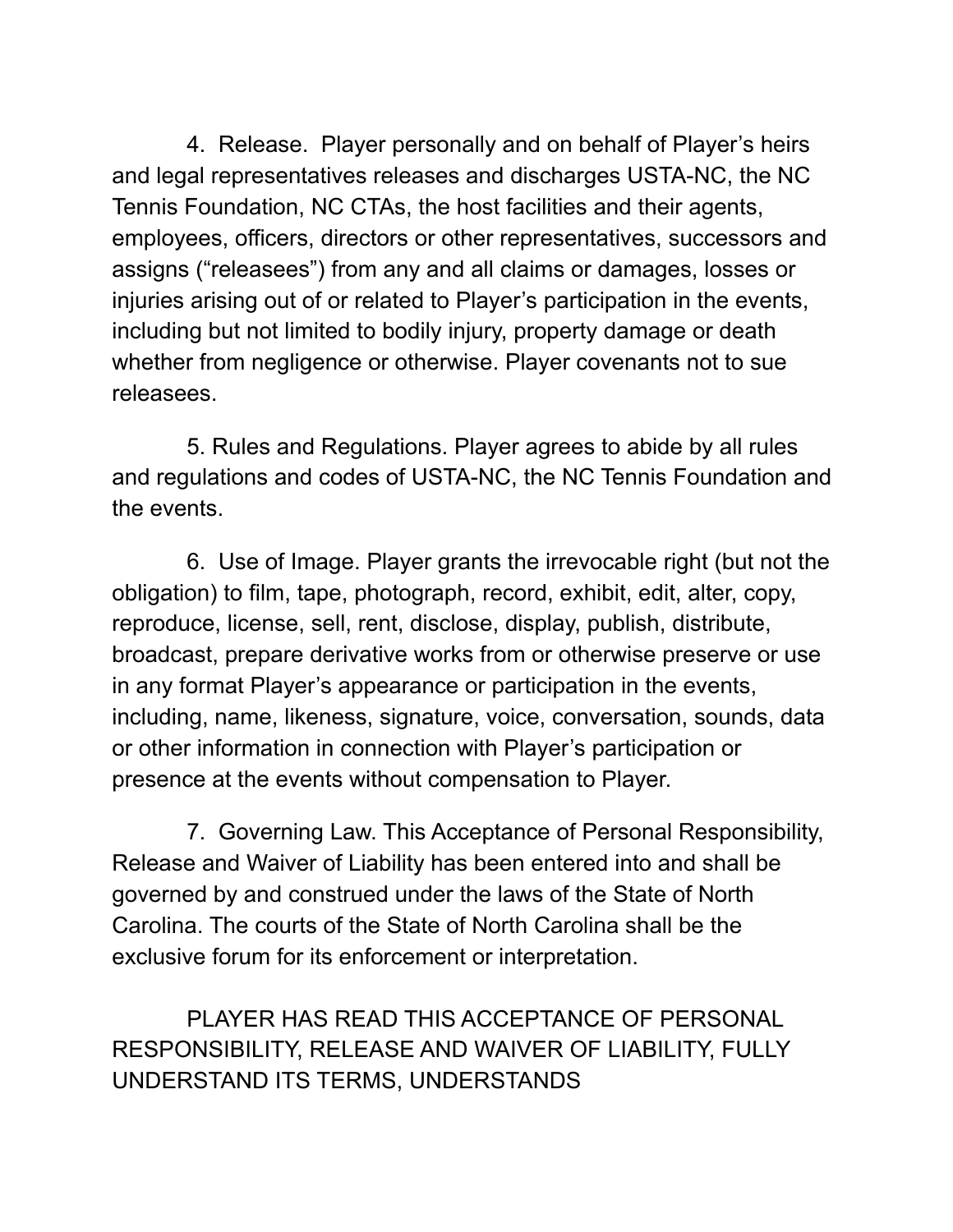PLAYER RELEASES SUBSTANTIAL RIGHTS BY SIGNING IT, AND HAS SIGNED IT FREELY AND VOLUNTARILY WITHOUT ANY INDUCEMENT, ASSURANCE OR GUARANTEE BEING MADE TO PLAYER. PLAYER INTENDS PLAYER'S SIGNATURE TO BE A COMPLETE AND UNCONDITIONAL RELEASE OF ALL LIABILITY TO THE GREATEST EXTEND ALLOWED BY LAW. IF PLAYER SIGNS ELECTRONICALLY OR BY FACSIMILE, PLAYER ACCEPTS AND ADOPTS SUCH SIGNATURE AS PLAYER'S ORIGINAL SIGNATURE AND INTENDS TO BE BOUND THEREBY.

| SIGNED:                   |  |
|---------------------------|--|
| DATE:                     |  |
| <b>PLAYER PRINT NAME:</b> |  |
| DATE OF BIRTH M/D/YYYY):  |  |

## **PARENT OR LEGAL GUARDIAN ACKNOWLEDGMENT (IF UNDER THE AGE OF 18)**

I represent and warrant I am the parent or legal guardian of \_\_\_\_\_\_\_\_\_\_\_\_\_\_\_\_\_\_\_\_\_\_\_, the minor individual who signed as Player and that I have received, read, and understood the foregoing Release and Waiver. I consent to and voluntarily authorize the minor player to execute this Release and Waiver (or, if applicable, I have voluntarily executed said Release and Waiver on the minor player's behalf). I acknowledge and agree that all representations, consents, agreements, grants, waivers, authorizations, indemnifications, and releases herein shall be regarded as made by me on behalf of the minor player and shall bind me and the minor player.

In consideration of Releasees possibly including me and/or the minor player in the event, I agree to be bound by and to perform the terms and conditions of this Acceptance of Personal Responsibility, Release and Waiver of Liability (including, without limitation, the provisions regarding